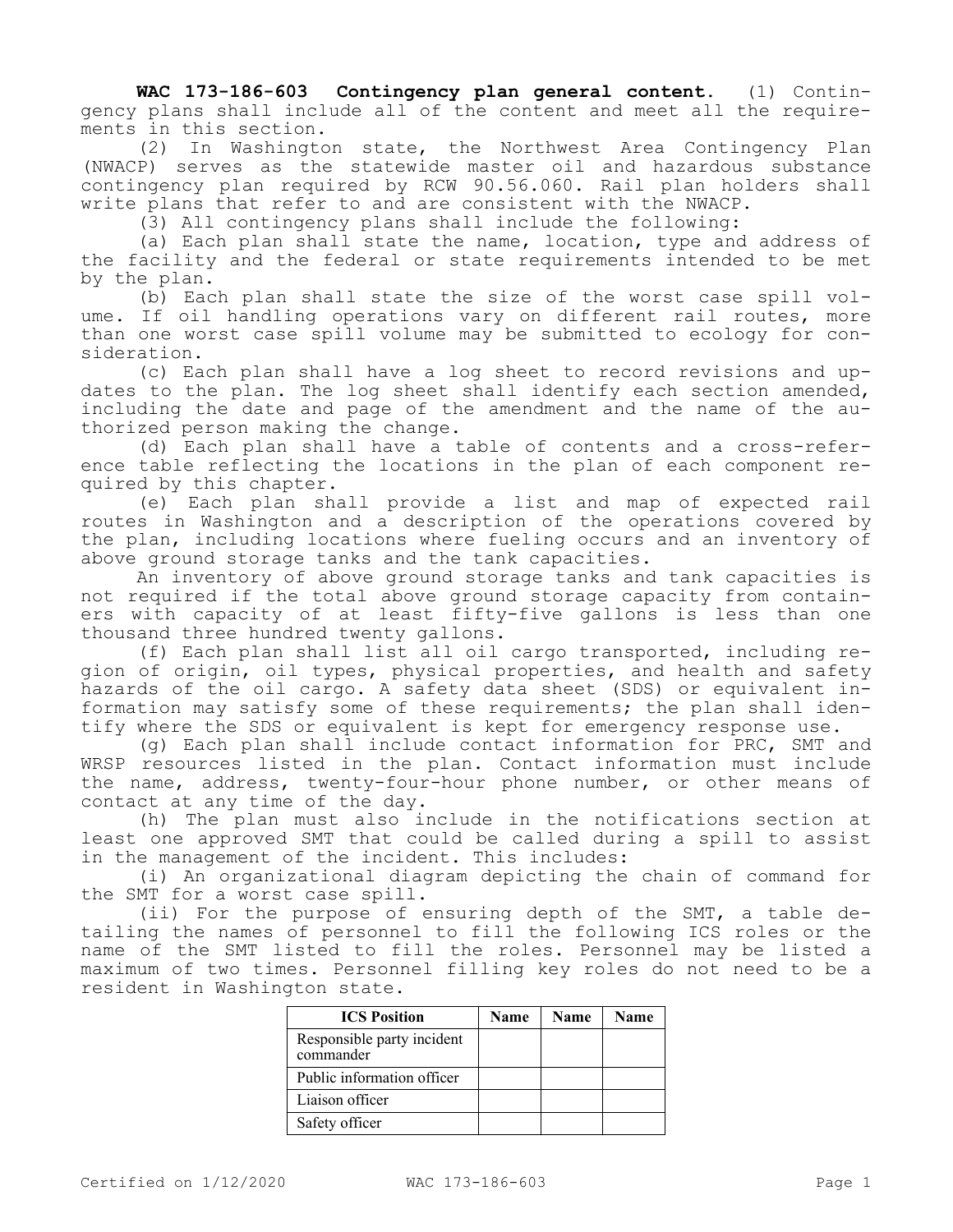| <b>ICS Position</b>               | <b>Name</b> | <b>Name</b> | <b>Name</b> |
|-----------------------------------|-------------|-------------|-------------|
| Operations section chief          |             |             |             |
| Planning section chief            |             |             |             |
| Finance section chief             |             |             |             |
| Logistics section chief           |             |             |             |
| Situation unit leader             |             | X           | X           |
| Resources unit leader             |             | X           | X           |
| Documentation unit leader         |             | X           | X           |
| Environmental unit leader         |             | X           | X           |
| Air operations branch<br>director |             | X           | X           |

X = Not required

The plan must identify incident commanders, if located out-ofstate, that could arrive in state by six hours to form unified command. If a response contractor, SMT or WRSP is used to fill positions, they must be on the list of state approved PRCs, SMTs or WRSPs that ecology will make available and maintain.

When filling out the table, the name of a PRC, SMT, or WRSP company may be used rather than the name of an individual person.

(iii) A detailed description of the planning process or a reference to the incident management handbook with planning process descriptions and meeting agendas. A job description for each spill management position or a reference to the incident management handbook with position descriptions; except if the rail plan holder follows without deviation from the planning process or job descriptions contained in the NWACP. If the planning process or job descriptions are consistent with those contained in the NWACP, then the rail plan holder may reference the NWACP rather than repeat the information.

(iv) Include a description of the type and frequency of training that the SMT receives, which shall include at a minimum, dependent on the position, ICS, NWACP policies, use and location of geographic response plans (GRPs), the contents of the plan and worker health and safety. New employees shall complete the training program prior to being assigned job responsibilities which require participation in emergency response situations.

(i) Each plan shall include procedures for immediately notifying appropriate parties that a spill or a substantial threat of a spill has occurred. The procedures shall establish a clear order of priority for immediate notification and include:

(i) A list of the names and phone numbers of required notifications to government agencies, response contractors and SMT members. The notification section shall include names and phone numbers, except that the portion of the list containing internal call down information need not be included in the plan, but shall be available for review by ecology upon request and verified during spills and drills.

(ii) Identify the central reporting office or individuals responsible for implementing the notification process.

(iii) Include a form to document those notifications.

(j) Each plan shall contain the procedures to track and account for the entire volume of oil recovered and oily wastes generated and disposed of during spills. The responsible party shall provide waste disposal records to ecology upon request.

(k) Each plan shall state how an oil spill will be assessed for determining product type, potential spill volume, and environmental